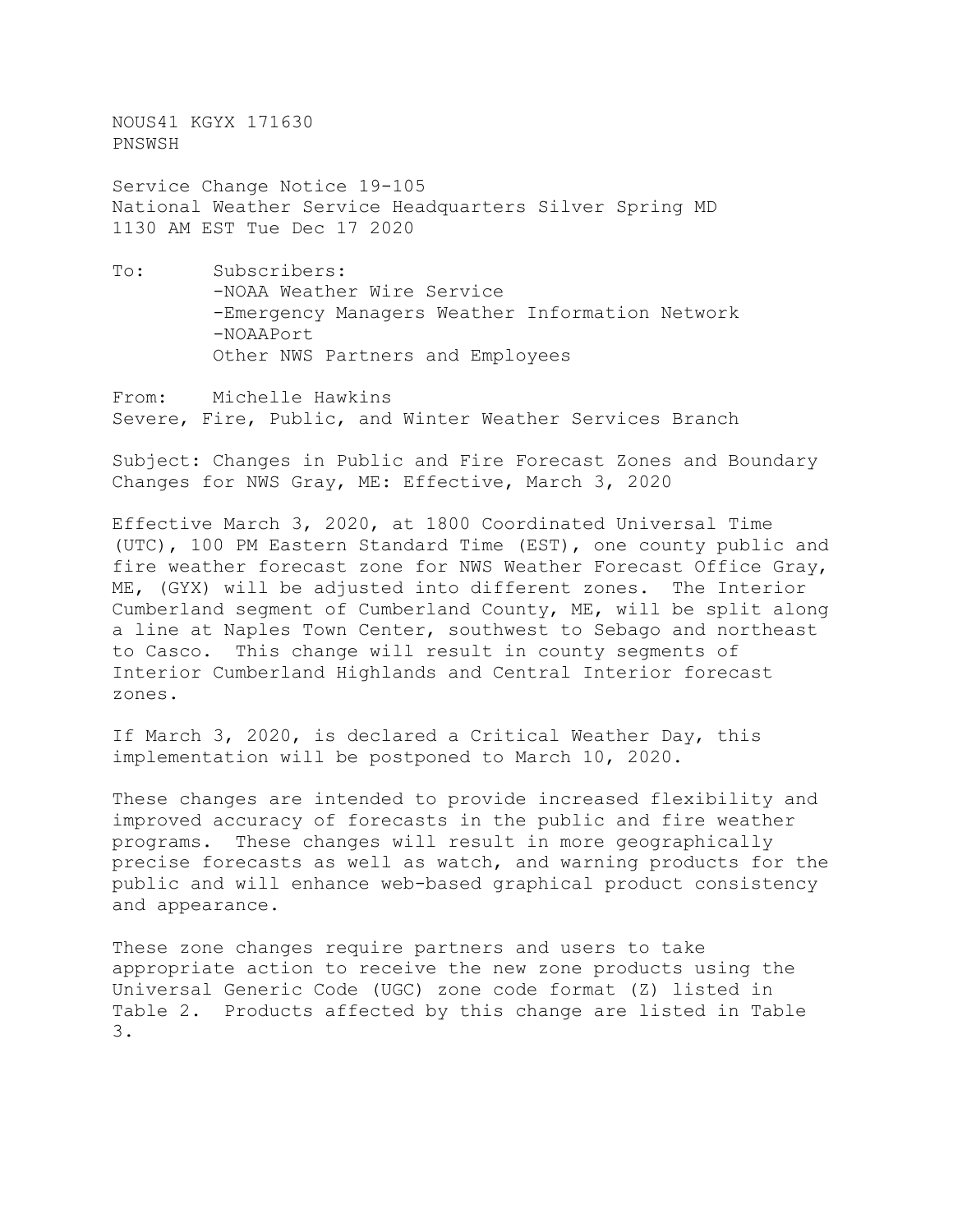Table 1: WFO GYX Current Public and Fire Weather Forecast Zones

| Current Zone Name   |  | Current UGC (Z) |  |      | Zone Type |
|---------------------|--|-----------------|--|------|-----------|
|                     |  |                 |  |      |           |
| Interior Cumberland |  | MEZ019          |  | Land |           |

Table 2: New WFO GYX Current Public and Fire Weather Forecast Zones

| New Zone Name                 | New UGC (Z) | Zone Type |
|-------------------------------|-------------|-----------|
|                               |             |           |
| Central Interior Cumberland   | MEZ019      | Land      |
| Interior Cumberland Highlands | MEZ033      | Land      |

Table 3: WFO GYX Products Affected by Changes

| PRODUCT NAME                     | <b>WMO HEADER</b> | AWIPS ID       |
|----------------------------------|-------------------|----------------|
| Special Weather Statement        | WWUS81 KGYX       | SPSGYX         |
| Hurricane Local Statement        | WTUS81 KGYX       | HLSGYX         |
| Local Tropical Watch/Warning     | WTUS81 KGYX       | TCVGYX         |
| Extreme Wind Warning             | WTUS81 KGYX       | EWWGYX         |
| Zone Forecast Product            | FPUS51 KGYX       | ZFPGYX         |
| Hazardous Weather Outlook        | FLUS41 KGYX       | HWOGYX         |
| Non-Precipitation Watch/Warning/ |                   |                |
| Advisory                         | WWUS71 KGYX       | NPWGYX         |
| Winter Weather Watch/Warning/    |                   |                |
| Advisory                         | WWUS41 KGYX       | WSWGYX         |
| Area Forecast Matrices           | FOUS51            | KGYX<br>AFMGYX |
| Fire Weather Message             | FNUS51 KGYX       | FWFGYX         |
| Flood Watch/Warning/Advisory     | WGUS61 KGYX       | FFAGYX         |
| Hydrologic Outlook               | FGUS71 KGYX       | ESFGYX         |
| Fire Weather Watch               | WWUS81 KGYX       | RFWGYX         |
| Red Flag Warning                 | WWUS81 KGYX       | RFWGYX         |
| Public Information Statement     | NOUS41 KGYX       | PNSGYX         |
| Point Forecast Matrices          | FOUS51            | KGYX<br>PFMGYX |
| Area Forecast Discussion         | FXUS61 KGYX       | AFDGYX         |
| Precipitation and Temperature    |                   |                |
| Summary                          | SXUS51            | KGYX<br>HYDGYX |
| Daily River and Lake Summary     | FGUS51 KGYX       | RVDGYX         |
| Hydrologic Statement             | FGUS81 KGYX       | <b>RVSGYX</b>  |
| Air Quality Alert                | AEUS71 KGYX       | AQAGYX         |
| Air Quality Forecast             | AEUS71 KGYX       | AQIGYX         |

If you are affected by these changes, take the appropriate action so your systems recognize the new zone (Z) Universal Geographic Codes (UGC) and the new zone alignments.